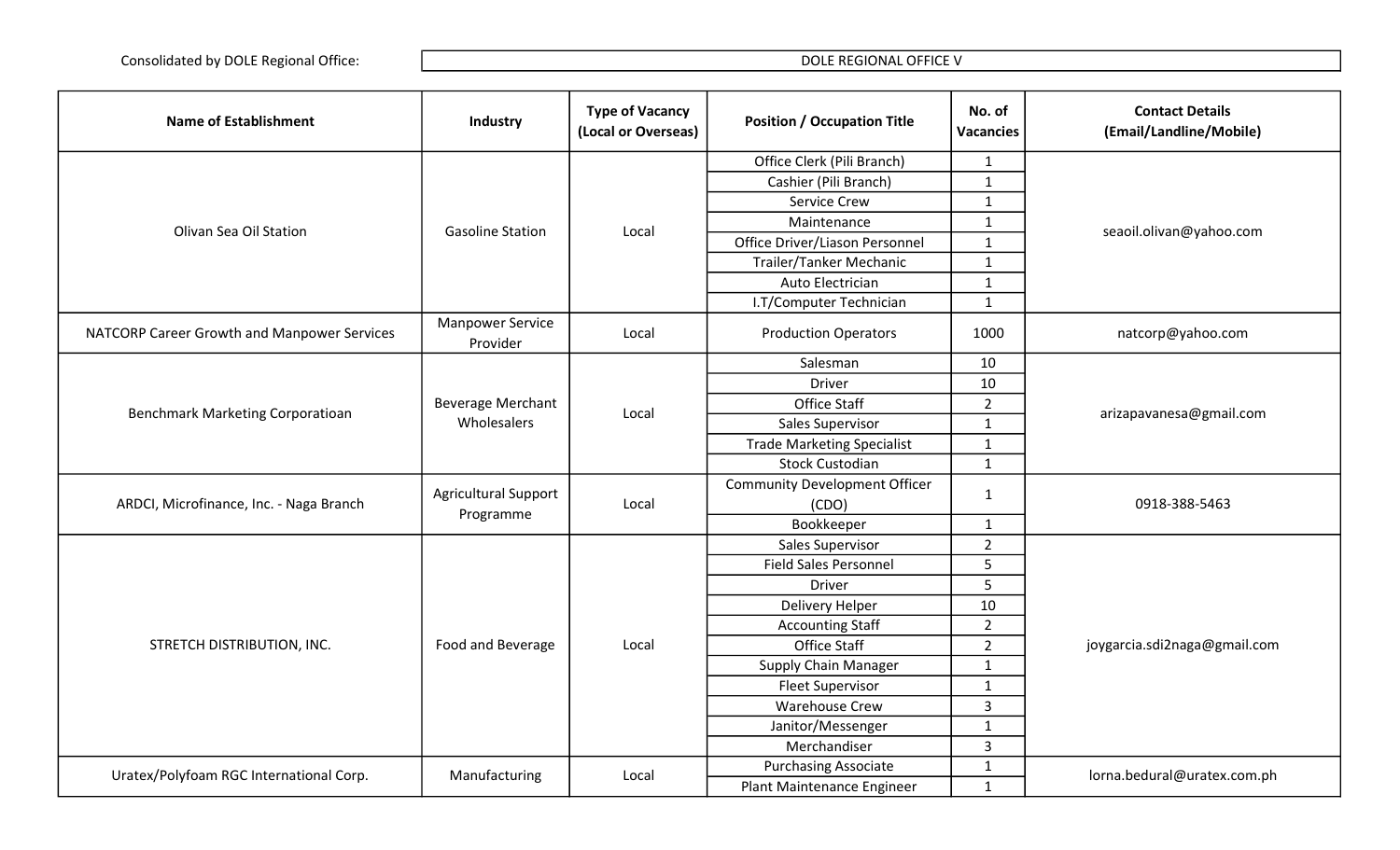| <b>Name of Establishment</b>                              | Industry                | <b>Type of Vacancy</b><br>(Local or Overseas) | <b>Position / Occupation Title</b>  | No. of<br><b>Vacancies</b>                                                                                                                | <b>Contact Details</b><br>(Email/Landline/Mobile)                      |
|-----------------------------------------------------------|-------------------------|-----------------------------------------------|-------------------------------------|-------------------------------------------------------------------------------------------------------------------------------------------|------------------------------------------------------------------------|
| <b>Stance Sales &amp; Distribution</b>                    | Wholesale               | Local                                         | Driver                              | 10                                                                                                                                        | jdaz45@yahoo.com                                                       |
|                                                           |                         |                                               | Salesman                            | 10                                                                                                                                        |                                                                        |
| Wallstreet Courier Services, Inc.<br>(Ninja Van Naga Hub) |                         | Local                                         | Rider                               | 40                                                                                                                                        | pinky.salazar@ninjavan.co                                              |
|                                                           | <b>Courier Services</b> |                                               | <b>Inventory Clerk</b>              | $\overline{7}$                                                                                                                            |                                                                        |
|                                                           |                         |                                               | Warehouse Custodian                 | $\overline{7}$                                                                                                                            |                                                                        |
|                                                           |                         |                                               | Welder                              | 20                                                                                                                                        |                                                                        |
|                                                           |                         |                                               | <b>MP Operator</b>                  | 100                                                                                                                                       |                                                                        |
|                                                           |                         |                                               | MP Helper Female                    | 50                                                                                                                                        |                                                                        |
|                                                           |                         |                                               | MP Maintenance Electrician          | 10                                                                                                                                        |                                                                        |
|                                                           |                         |                                               | MP Maintenance Machinist            | 10                                                                                                                                        |                                                                        |
|                                                           |                         |                                               | <b>MP Machanist</b>                 | 30                                                                                                                                        |                                                                        |
|                                                           |                         |                                               | MP Warehouse Helper                 | 50                                                                                                                                        |                                                                        |
| <b>KLASSIC SOLUTIONS INC.</b>                             |                         |                                               | MP Warehouse Receiving Personnel    | 50                                                                                                                                        |                                                                        |
|                                                           |                         |                                               | MP Warehouseman<br>50               |                                                                                                                                           |                                                                        |
|                                                           | <b>Manpower Service</b> |                                               | MP Delivery Helper                  |                                                                                                                                           | 20<br>klassic.andrealuisacaya02@gmail.com<br>10<br>5<br>$\overline{2}$ |
|                                                           | Provider                | Local                                         | MP Driver 123                       |                                                                                                                                           |                                                                        |
|                                                           |                         |                                               | Full Stack Developer                |                                                                                                                                           |                                                                        |
|                                                           |                         |                                               | Product Owner                       |                                                                                                                                           |                                                                        |
|                                                           |                         |                                               | Senior Product Manager              |                                                                                                                                           |                                                                        |
|                                                           |                         |                                               | Full Stack Javascript, Java and Net |                                                                                                                                           |                                                                        |
|                                                           |                         |                                               | Developer                           | $2^{\circ}$<br>$\overline{2}$<br>$\overline{5}$<br>$\overline{3}$<br>5<br>10<br>5<br>$\mathbf{3}$<br>JDBayrante@goldenfinancing.com<br>20 |                                                                        |
|                                                           |                         |                                               | <b>Business Analyst</b>             |                                                                                                                                           |                                                                        |
|                                                           |                         |                                               | <b>Information Technology</b>       |                                                                                                                                           |                                                                        |
|                                                           |                         |                                               | <b>HR Supervisor</b>                |                                                                                                                                           |                                                                        |
|                                                           |                         |                                               | Receptionist                        |                                                                                                                                           |                                                                        |
|                                                           |                         |                                               | Accounting                          |                                                                                                                                           |                                                                        |
|                                                           |                         |                                               | Sales Officer                       |                                                                                                                                           |                                                                        |
| <b>Golden Legacy Financing Corp</b>                       | Finance                 | Local                                         | Freelance Sales Agent & Loan        |                                                                                                                                           |                                                                        |
|                                                           |                         |                                               | Consultant                          |                                                                                                                                           |                                                                        |
|                                                           |                         |                                               | <b>Executive Secretary</b>          | $\mathbf{1}$                                                                                                                              |                                                                        |
| <b>BICOL WILSERVE CORPORATION</b><br>(JOLLIBEE            | <b>Manpower Service</b> |                                               | <b>Electrical Maintenance</b>       | $\overline{2}$                                                                                                                            |                                                                        |
|                                                           |                         | ادعم ا                                        |                                     |                                                                                                                                           |                                                                        |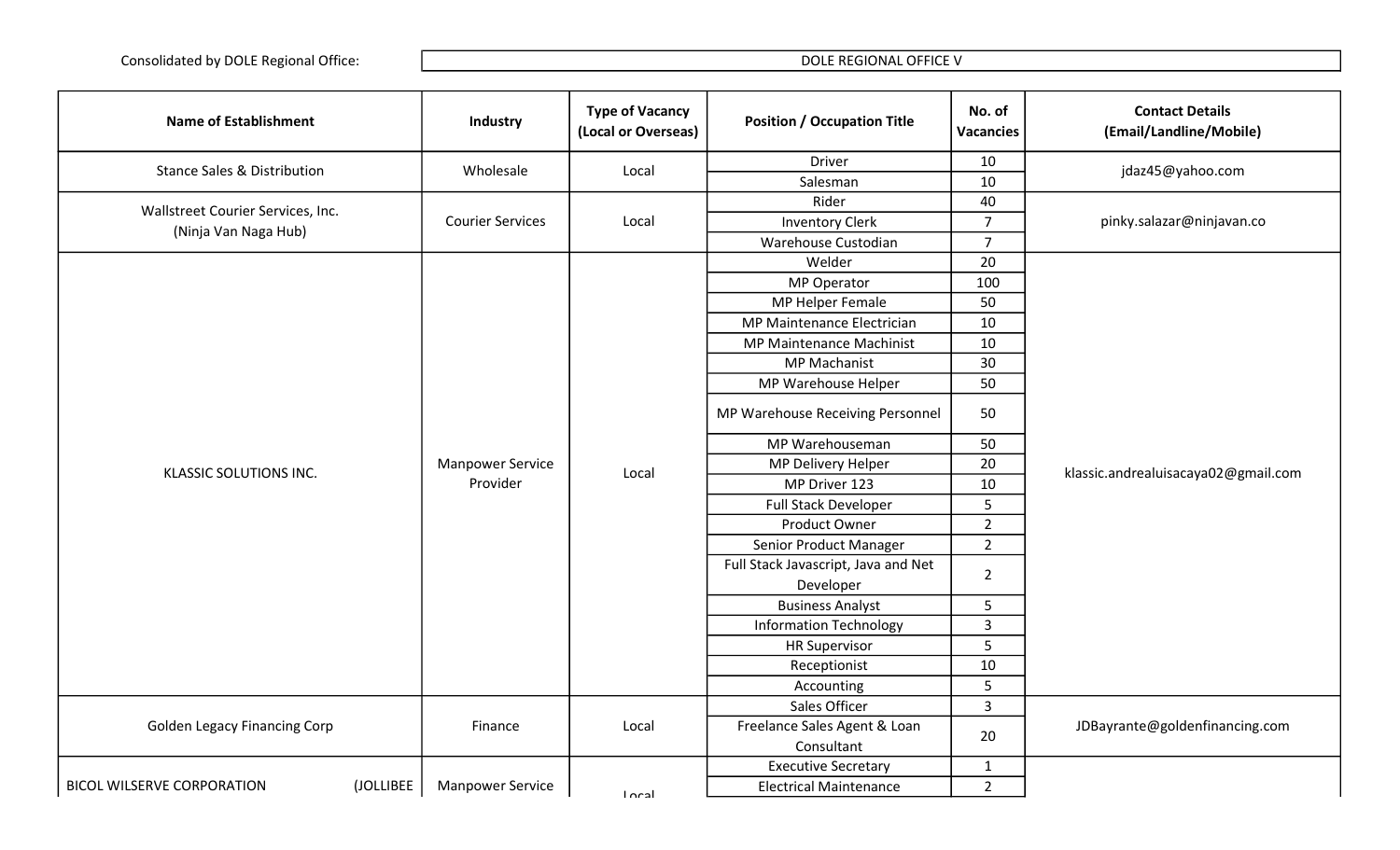| <b>Name of Establishment</b>                            | Industry               | <b>Type of Vacancy</b><br>(Local or Overseas) | <b>Position / Occupation Title</b>                               | No. of<br><b>Vacancies</b> | <b>Contact Details</b><br>(Email/Landline/Mobile) |
|---------------------------------------------------------|------------------------|-----------------------------------------------|------------------------------------------------------------------|----------------------------|---------------------------------------------------|
| NAGA MAGSAYSAY)                                         | Provider               | प्ण्टवा                                       | <b>Service Crew</b>                                              | 10                         |                                                   |
|                                                         |                        |                                               | <b>Management Trainee</b>                                        | 3                          |                                                   |
|                                                         | Advertising, Public    |                                               | <b>Management Trainee</b>                                        | 10                         |                                                   |
| CNT Promo & Ads Specialists, Inc.                       | Relations, and Related | Local                                         | Sales Promoter                                                   | 5                          | aurajoygutz@gmail.com                             |
|                                                         | <b>Services</b>        |                                               | Senior Service Crew                                              | 10                         |                                                   |
|                                                         |                        |                                               | <b>HR Staff</b>                                                  | 5                          |                                                   |
|                                                         | Merchant               |                                               | <b>Office Staff/Accounting</b><br>Staff/Bookkeeper/Finance Staff | 10                         |                                                   |
| Bicol JL Agri Corporation (Farm Station Agri-Vet) - CBD | Wholesalers,           | Local                                         | IT Programmer                                                    | $\overline{3}$             |                                                   |
|                                                         | Nondurable Goods       |                                               | <b>Digital Marketing Specialist</b>                              | $\mathbf{3}$               |                                                   |
|                                                         |                        |                                               | <b>Internal Auditor</b>                                          | 5                          |                                                   |
|                                                         |                        |                                               | <b>Management Trainee</b>                                        | 20                         |                                                   |
|                                                         |                        |                                               | <b>Retail Assistant</b>                                          | 30                         |                                                   |
|                                                         |                        |                                               | <b>Managing Partner</b>                                          | 5                          | josephmichael.castaneda@allianzsales.ph           |
|                                                         |                        |                                               | <b>Branch Manager</b>                                            | 5                          |                                                   |
| Allianz PNB Life Insurance, Inc.                        | Life Insurance         | Local                                         | Agency Leader                                                    | 10                         |                                                   |
|                                                         |                        |                                               | <b>Unit Manager</b>                                              | 10                         |                                                   |
|                                                         |                        |                                               | <b>Financial Advisor</b>                                         | 50                         |                                                   |
|                                                         | <b>Health Facility</b> | Local                                         | Cashier                                                          | $\mathbf{1}$               | bmcg110mpc@yahoo.com                              |
| Bicol Medical Center G110 Multi-Purpose Cooperative     |                        |                                               | <b>Food Service Crew</b>                                         | $\overline{3}$             |                                                   |
|                                                         |                        |                                               | <b>Assistant Cook</b>                                            | $\mathbf{1}$               |                                                   |
|                                                         |                        |                                               | Sales Crew                                                       | 20                         |                                                   |
|                                                         |                        |                                               | <b>Production Crew</b>                                           | 23                         |                                                   |
|                                                         |                        |                                               | <b>Quality Control</b>                                           | 6                          | bicolwilservehr@gmail.com<br>0998-585-7800        |
| Atlantic Bakery & Cafeteria                             | Bakery & Cafeteria     | Local                                         | Janitor                                                          | $\overline{4}$             |                                                   |
|                                                         |                        |                                               | <b>Technical Staff</b>                                           | $\overline{2}$             |                                                   |
|                                                         |                        |                                               | <b>Driver</b>                                                    | 5                          |                                                   |
|                                                         |                        |                                               | <b>HR Time Keeper</b>                                            | $\overline{3}$             |                                                   |
|                                                         |                        |                                               | <b>HR Recruitment</b>                                            | $\overline{2}$             |                                                   |
|                                                         |                        |                                               | Sales Agent                                                      | $\overline{4}$             |                                                   |
|                                                         |                        |                                               | Sales Associate                                                  | $\overline{2}$             |                                                   |
|                                                         |                        |                                               | <b>HR</b> Generalist                                             | $\mathbf{1}$               |                                                   |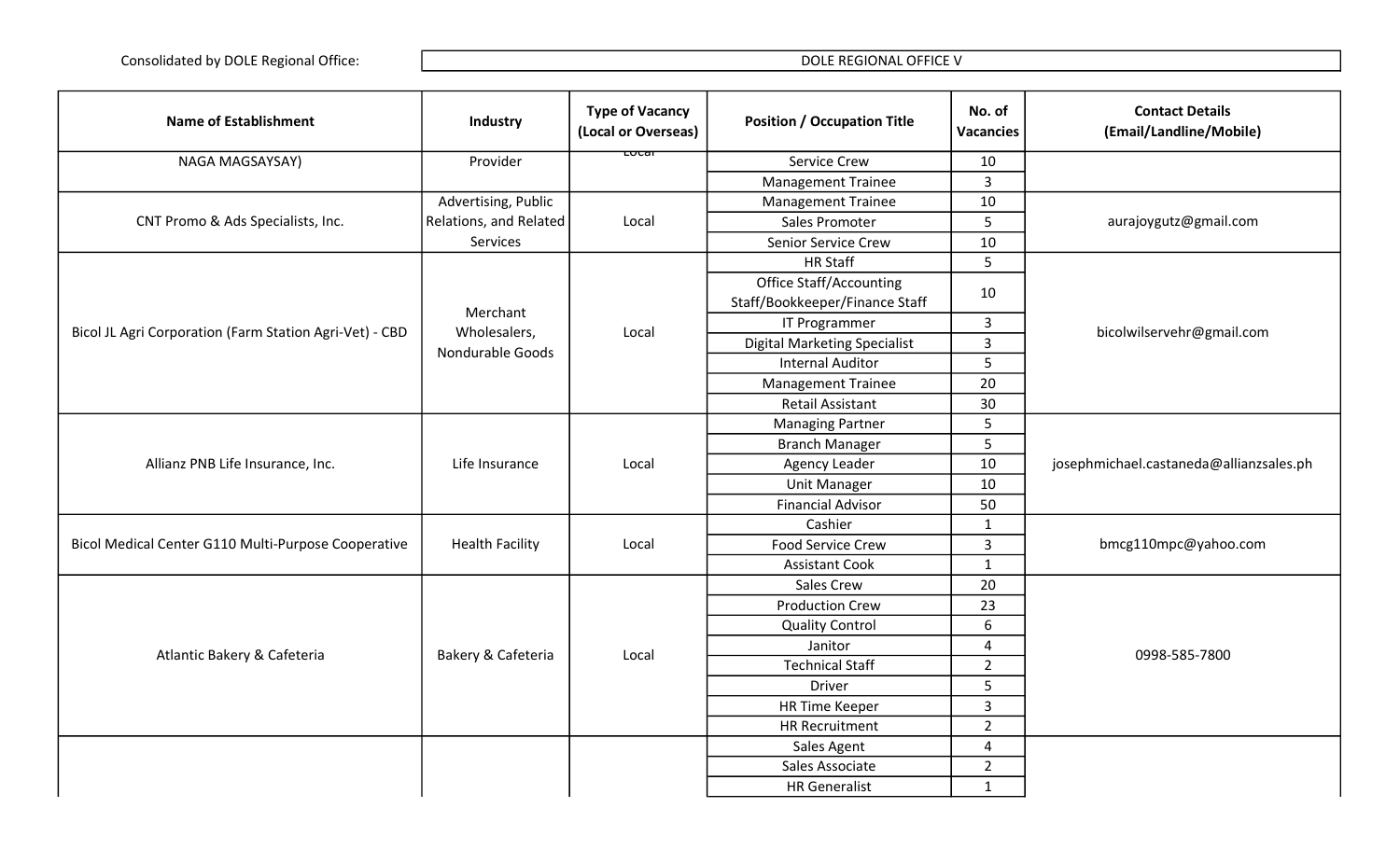| <b>Name of Establishment</b>                | Industry                  | <b>Type of Vacancy</b><br>(Local or Overseas) | <b>Position / Occupation Title</b>     | No. of<br><b>Vacancies</b> | <b>Contact Details</b><br>(Email/Landline/Mobile)                                                                                                                                                                                                                              |
|---------------------------------------------|---------------------------|-----------------------------------------------|----------------------------------------|----------------------------|--------------------------------------------------------------------------------------------------------------------------------------------------------------------------------------------------------------------------------------------------------------------------------|
|                                             |                           |                                               | <b>Truck Driver</b>                    | $\overline{7}$             |                                                                                                                                                                                                                                                                                |
|                                             |                           |                                               | Welder                                 | $\overline{2}$             |                                                                                                                                                                                                                                                                                |
| Olivan Hardware Depot Inc.                  | Hardware                  | Local                                         | Mason                                  | $\mathbf{1}$               | olivanhardwarehr@gmail.com<br>johnna.lee@quantrics.com<br>Tel No/s: 6381981/6381982 / 09771080564<br><b>Email Address:</b><br>info@1stnortherninternational.com<br>Tel No/s: (02) 4779070 / 09273035354<br>Email Address: info@earthsmart-phil.com<br>man.earthsmart@gmail.com |
|                                             |                           |                                               | Painter                                | $\mathbf{1}$               |                                                                                                                                                                                                                                                                                |
|                                             |                           |                                               | Merchandiser                           | $\mathbf{3}$               |                                                                                                                                                                                                                                                                                |
|                                             |                           |                                               | <b>General Services Supervisor</b>     | $\mathbf{1}$               |                                                                                                                                                                                                                                                                                |
|                                             |                           |                                               | Gardener                               | $\mathbf{1}$               |                                                                                                                                                                                                                                                                                |
|                                             |                           |                                               | Warehouse Supervisor                   | $\mathbf{1}$               |                                                                                                                                                                                                                                                                                |
|                                             |                           |                                               | Warehouse Helper                       | 4                          |                                                                                                                                                                                                                                                                                |
| Quantrics Enterprises Inc.                  | <b>BPO</b>                | Local                                         | <b>Customer Service Representative</b> | 100                        |                                                                                                                                                                                                                                                                                |
|                                             |                           |                                               | Sales Representative                   | 100                        |                                                                                                                                                                                                                                                                                |
|                                             |                           |                                               | Housekeeper                            | 100                        |                                                                                                                                                                                                                                                                                |
| 1ST Northern International Placement Inc.   | <b>Recruitment Agency</b> | Overseas                                      | Recptionist                            | 100                        |                                                                                                                                                                                                                                                                                |
|                                             |                           |                                               | Teacher                                | 50                         |                                                                                                                                                                                                                                                                                |
|                                             |                           |                                               | <b>Driver</b>                          | 50                         |                                                                                                                                                                                                                                                                                |
|                                             |                           |                                               | Caregiver                              | 16                         |                                                                                                                                                                                                                                                                                |
|                                             |                           |                                               | <b>Beautician All Around</b>           | 16                         |                                                                                                                                                                                                                                                                                |
|                                             |                           |                                               | Secretary                              | $\mathbf{1}$               |                                                                                                                                                                                                                                                                                |
|                                             |                           |                                               | Waiter                                 | 17                         |                                                                                                                                                                                                                                                                                |
|                                             |                           |                                               | Waitress                               | 8                          |                                                                                                                                                                                                                                                                                |
|                                             |                           |                                               | Cashier                                | $\mathbf{1}$               |                                                                                                                                                                                                                                                                                |
|                                             |                           |                                               | Pet Groomers                           | $\overline{2}$             |                                                                                                                                                                                                                                                                                |
|                                             |                           |                                               | Electrician                            | 14                         |                                                                                                                                                                                                                                                                                |
|                                             |                           |                                               | Mechanic                               | $\overline{3}$             |                                                                                                                                                                                                                                                                                |
|                                             |                           |                                               | Cleaner                                | $\mathbf{1}$               |                                                                                                                                                                                                                                                                                |
| Earthsmart Human Resource Philippines, Inc. | <b>Recruitment Agency</b> | Overseas                                      | <b>Fabricator Steel Junior</b>         | $\mathbf{1}$               |                                                                                                                                                                                                                                                                                |
|                                             |                           |                                               | <b>Florist Junior</b>                  | $\overline{2}$             |                                                                                                                                                                                                                                                                                |
|                                             |                           |                                               | <b>Driver Truck</b>                    | 5                          |                                                                                                                                                                                                                                                                                |
|                                             |                           |                                               | Technician Extra Low Voltage           | 13                         |                                                                                                                                                                                                                                                                                |
|                                             |                           |                                               | Accountant                             | $\mathbf{1}$               |                                                                                                                                                                                                                                                                                |
|                                             |                           |                                               | <b>Nurse</b>                           | $\mathbf 1$                |                                                                                                                                                                                                                                                                                |
|                                             |                           |                                               | <b>Technician Tower Crane</b>          | 11                         |                                                                                                                                                                                                                                                                                |